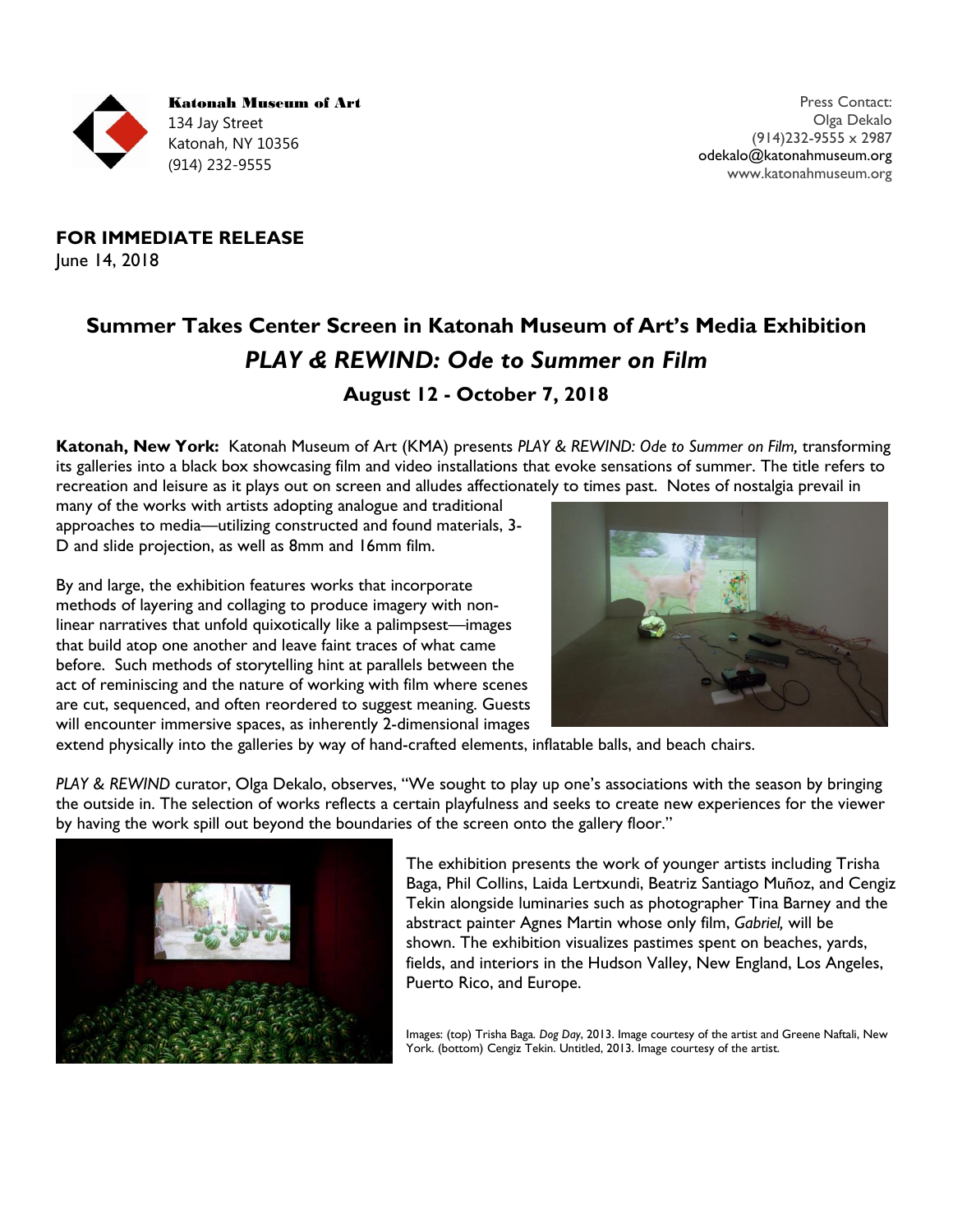# **EXHIBITION PROGRAMS**

#### **Opening Reception**

Saturday, August 11, 6:00 – 9:00 PM

The public is invited to the exhibition opening night party with DJ and filmmaker Ephraim Asili. Light refreshments included. Please check the Museum website for details and weather notifications. \$10, members and children under 12 years free. Click [HERE](https://katonah-museum-of-art-inc.networkforgood.com/events/7191-play-rewind-ode-to-summer-on-film) for advance purchase and free member sign-up.

#### **KMAWAY: Museum of the Moving Image, Astoria +**

Thursday, August 16, 10:30AM – 4 PM

Join *PLAY & REWIND* curator for an all-day outing of exhibitions centered around the moving-image. Tour *The New Genres: Video in the Internet Age* at the [Museum](http://www.movingimage.us/exhibitions/2018/04/27/detail/the-new-genres-video-in-the-internet-age/) of the Moving Image—an exhibition which explores how the internet has changed the way we encounter, create, and share the moving image today—and other venues. Admission to venues and lunch at the Arepas Café in Astoria included. Meet at the Museum of the Moving Image. Please check the Museum website for further details and booking. \$50 members, \$60 non-members.

# **KMAWAY: Retro Road Trip**

Saturday, September 15, 3:00 PM start time

Join a carpool at the KMA or head north to meet us to see the Wassaic Project's summer exhibition *[Change](https://www.wassaicproject.org/events/2018-summer-exhibition) of [State.](https://www.wassaicproject.org/events/2018-summer-exhibition)* Kick back for a retro night of pizza, burgers, entertainment, and a drive-in movie at Four [Brothers](http://playeatdrink.com/) Drive In [Theatre](http://playeatdrink.com/) in nearby Amenia. Includes exhibition tour, pizza, and movie (beverages, ice cream, and other extras on your own).

\$35 members, \$40 non-members, \$10 children 12 and over

# **Artists Video Chat**

Thursday, September 27, 6:00 PM

On the occasion of *PLAY & REWIND*, curator Olga Dekalo speaks with several of the artists in the exhibition via video chat. The informal format of this artist talk invites the audience into the conversation and facilitates a one-of-a-kind interaction with artists using the very medium in which they work. Wine reception to follow. \$10, members free.

#### **Picture and Prose**

Monday, October 1, 11:00 AM – 12:30 PM

Our series exploring the relationship between art and literature continues with this session devoted to the art of film. Following a special curator's tour of *PLAY & REWIND*, the group will discuss Alberto Fuguet's *The Movies of My Life*, a nostalgic story of personal growth within an eccentric family, showing the way movies embed themselves in our souls. Light refreshments served.

\$15 members, \$20 mon-members.

# **MUSEUM PROGRAMS**

# **Lunch and Learn in the Sculpture Garden**

Thursday, July 26, 12:30 PM

Three prize-winning artists from the Tri-State Juried Exhibition discuss their artistic practices and techniques over lunch in the Sculpture Garden. Bring your questions and a brown bag lunch. Beverages and dessert provided.

Free with admission.

# **Beer & Brownies**

Saturday, September 22, 6:00 – 8:00 PM